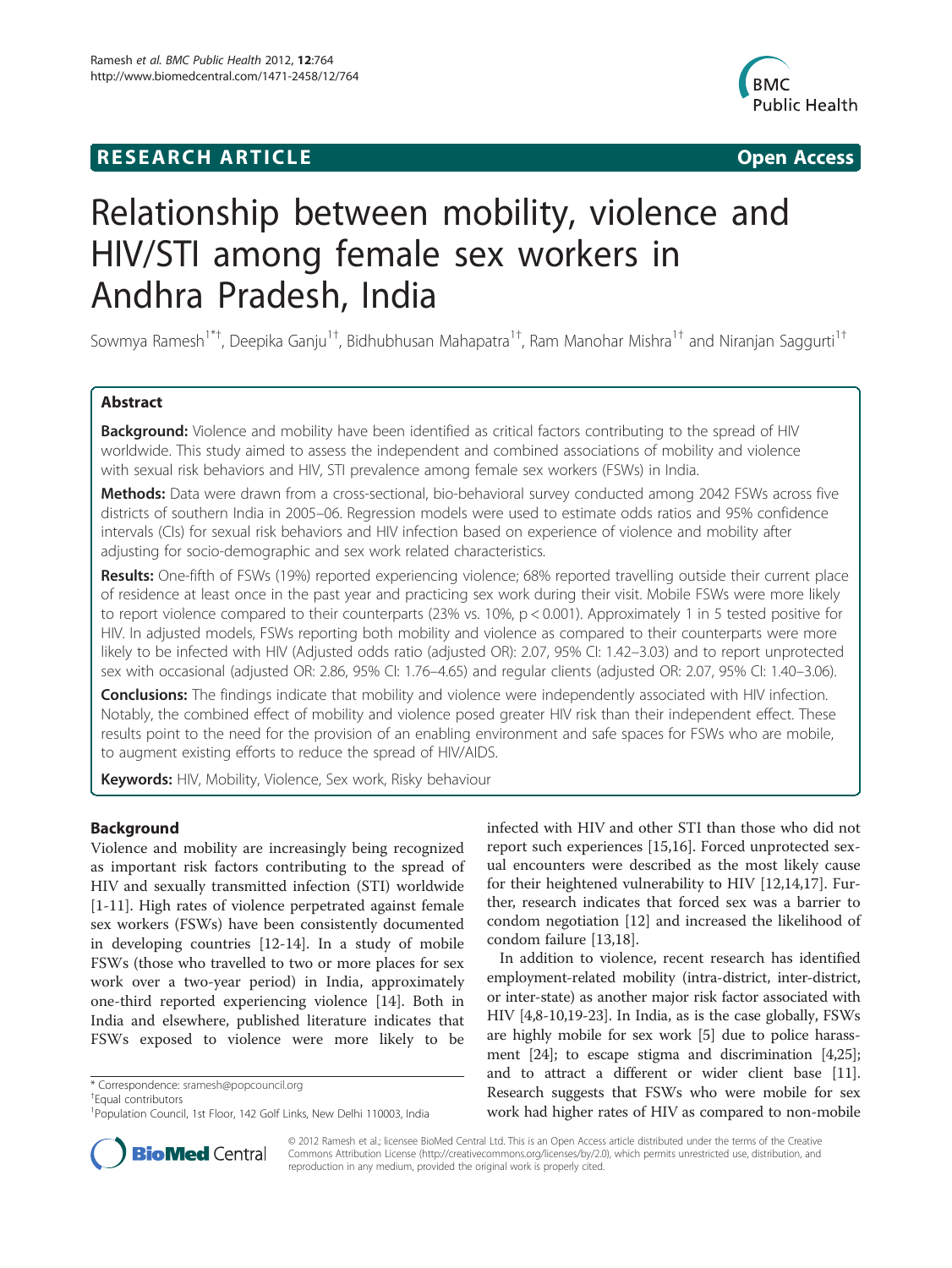FSWs [\[5,10](#page-6-0)], possible reasons being their experience of violence [\[11,14,17](#page-6-0)], sexual risk behaviors such as unprotected sex [\[4,5,25\]](#page-6-0), lack of access to condoms [\[25\]](#page-6-0), inability to negotiate safe sexual practices [\[26\]](#page-6-0), and limited access to health care services [\[11,](#page-6-0)[27](#page-7-0)] and HIV prevention programs [[11,26\]](#page-6-0) in new locations.

While studies have demonstrated the independent effect of mobility and experience of violence on FSWs' sexual risk behaviors and STI, there is a paucity of literature on the combined relationship of mobility and violence on HIV risk behaviors, STI and HIV. This paper seeks to address this gap in the literature by examining: (a) the independent association between mobility for sex work and violence; and (b) the independent as well as the combined association of mobility for sex work and violence on risky sexual behaviors and STI, including HIV.

# Methods

# Design, setting and sample

Data were drawn from the Integrated Behavioral and Biological Assessment (IBBA), a cross-sectional survey conducted in 2005–06 among FSWs in eight high HIV prevalence districts of Andhra Pradesh state, India (Chitoor, Guntur, East Godavari, Prakasam, Hyderabad, Karim Nagar, Warangal and Visakhapatnam) [\[28](#page-7-0)]. A probability sampling method was adopted using two different approaches: (1) conventional cluster sampling for brothel-based and home-based sex workers, and (2) conventional time-location cluster sampling for street-based FSWs. The overall survey design including district selection, sample size calculation and participant recruitment has been described in detail elsewhere [\[29\]](#page-7-0).

Overall, 3271 FSWs completed the behavioral interview and provided biological (blood and urine) samples in Andhra Pradesh. Of the eight districts surveyed, data from three districts, namely Hyderabad, Karim Nagar and Warangal, were not included in the current analysis, as a different questionnaire was used in these districts, which did not include mobility-related questions; this resulted in an analytical sample of 2042 FSWs.

Face-to-face interviews were conducted by trained field workers in the local language, Telugu, using a structured questionnaire that included questions on sociodemographic characteristics, sexual behavior, mobility and experience of violence. Interviews were conducted in locations previously hired for data collection purposes; respondents were escorted by members of the field team from solicitation sites to the interview location. In addition, biological samples were tested for HIV and other STI, including Chlamydia trachomatis (chlamydia), Neisseria gonorrhea (gonorrhea), syphilis and Herpes Simplex Virus-type 2 (HSV–2). The testing procedures adopted in the survey have been described in detail elsewhere [\[29](#page-7-0)].

#### Ethical considerations

Ethical clearances were obtained prior to the survey. Statutory approval for conducting the IBBA and its protocols was obtained from the Government of India's Health Ministry Screening Committee. A comprehensive consent process was adopted: respondents were first informed in detail about all aspects of the survey, following which oral consent was separately obtained for the behavioral and biological components.

# Measures

# Socio-demographic and sex work characteristics

The socio-demographic characteristics of FSWs considered in this paper were based on single items in the questionnaire, which included age  $(\leq 30, 30+)$ , literacy (illiterate, literate), marital status (never, currently or previously married), alcohol consumption (ever, never), primary place where clients were entertained (home including rented room; brothel including dhaba, bar/night club and lodge; and public place including park, street, cinema hall, bus stand, railway station and vehicle), having a regular non-paying partner and client volume per week  $(\langle 10, 10+\rangle)$ . Duration of sex work was computed by subtracting the respondent's age at initiation of commercial sex from her age at the time of interview. Both socio-demographic and sex work related characteristics were used as covariates in the multivariate analyses.

# Violence and mobility for sex work

Experience of violence and mobility for sex work were the two key independent measures used in this paper. Respondents were classified as having experienced violence based on responses to the following question: whether they had been beaten or physically forced by any individual to have sexual intercourse against their will in the past one year. Similarly, respondents were classified as mobile for sex work if they had travelled outside their current place of residence in the past one year and practiced sex work during their visit. These two variables were combined to create four categories in order to examine the combined associations of violence and mobility for sex work: (i) no violence and not mobile; (ii) no violence but mobile; (iii) violence but not mobile; and (iv) both violence and mobility.

# Sexual risk behaviors, HIV and STI

The dependent measures used in this paper were: sexual risk behaviors, STI and HIV infection. Sexual risk behaviors were measured using two key variables that determined FSWs' unsafe sex behavior: (1) no condom use at most recent sex with occasional clients; and (2) no condom use at most recent sex with regular clients.

Information on STI and HIV was based on the laboratory test results of biological samples. Participants were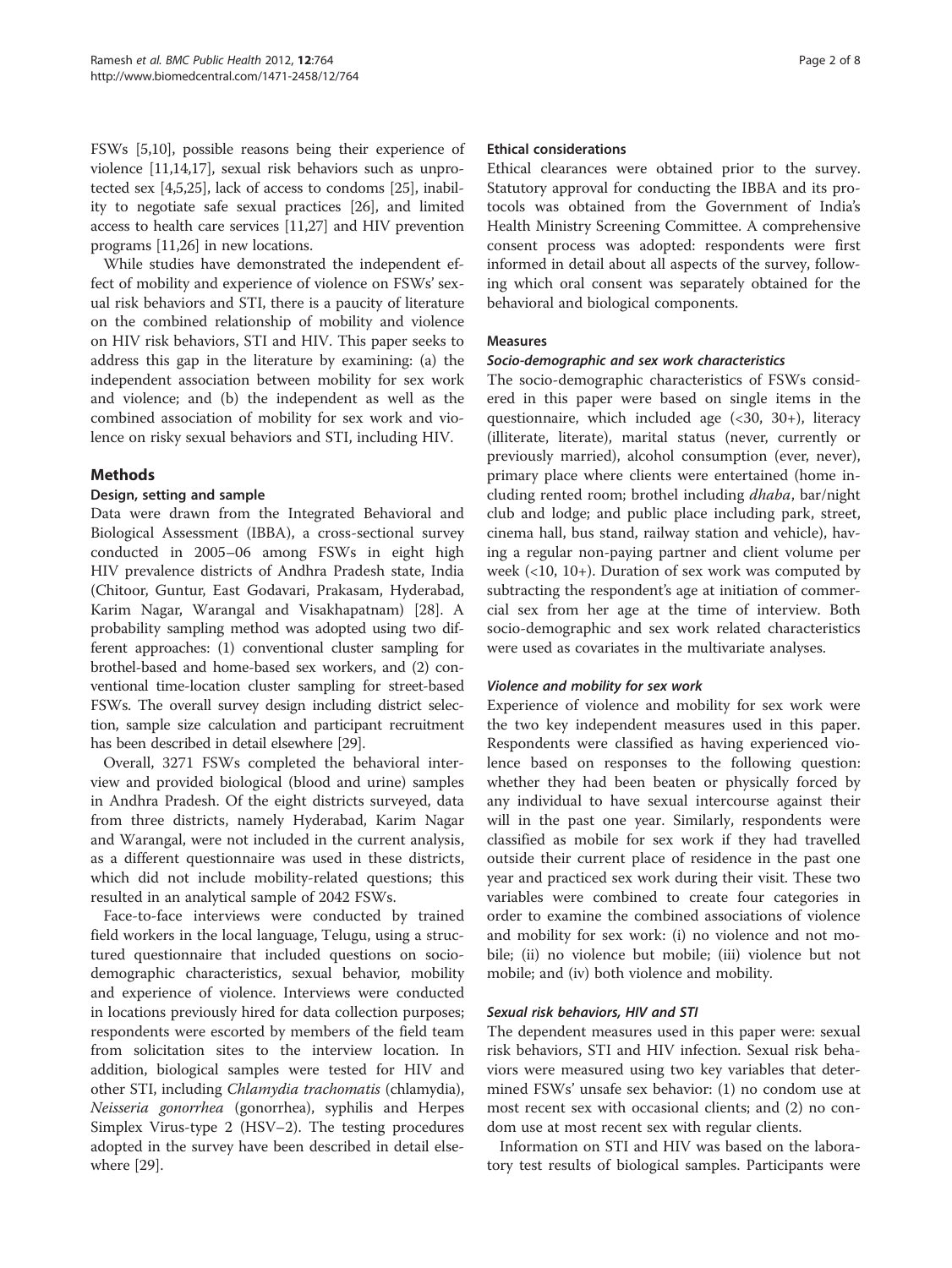considered HIV-positive if their blood samples tested positive on the Microelisa test, and were confirmed by the Genedia HIV ½ ELISA 3.0 test. Participants were considered positive for chlamydia and gonorrhea if the infection was detected in their urine samples by the nucleic acid amplification test (NAAT). In this study, participants were considered to be infected with an STI if they were diagnosed with chlamydia or gonorrhea. The syphilis and HSV–2 test results were not included in the analysis as the syphilis test results may not reflect current infection and the HSV–2 test was conducted among only 10% of those who provided biological samples.

# Statistical analyses

Sample characteristics were assessed to identify the factors that differed by mobility status and experience of violence, using chi-square contingency tables. Logistic regression models were used to estimate odds ratios (OR) and corresponding 95% confidence intervals (CI) to analyze the relationship between reported violence, mobility for sex work, and sexual risk behaviors and STI including HIV. A series of multivariate logistic regression models were constructed to measure: (i) the association between mobility for sex work and violence and vice versa; (ii) the association between mobility for sex work and sexual risk behaviors, HIV and STI status; (iii) the association between violence and sexual risk behaviors, HIV and STI status; and (iv) the combined association of mobility for sex work and the experience of violence on sexual risk behaviors, HIV and STI status. Adjusted OR and CI are presented. Sampling weights were used to account for the differential recruitment of FSWs by typology within districts, differential probabilities of selection across districts and differential nonresponse rates. The weighting methodology has been described elsewhere [[29\]](#page-7-0). Statistical analyses were performed using STATA version 11.1.

# Results

# Socio-demographic and sex work characteristics

Of the 2042 FSWs included in the analyses, one-fifth (19%) had experienced violence and two-thirds (68%) had travelled outside their current place of residence at least once in the past year and practiced sex work during their visit (Table [1](#page-3-0)). Experience of violence was high among FSWs who were previously married, had ever consumed alcohol, had entertained clients in a public place, were mobile for sex work and had been engaged in sex work for more than four years. Similarly, mobility for sex work was high among FSWs who were previously married, had ever consumed alcohol, experienced violence, practiced sex work for more than four years, had a higher client volume per week and had a regular nonpaying partner.

# Association between violence, mobility for sex work and sexual risk behaviors

Sexual risk behaviors were significantly associated with experience of violence (Table [2](#page-4-0)). FSWs experiencing violence were more likely to report no condom use in their most recent sexual encounter with occasional clients (adjusted OR: 2.23, 95% CI: 1.57–3.18) and regular clients (adjusted OR: 1.64, 95% CI: 1.22–2.20) than those who did not report such experiences.

Further, the odds of no condom use in their most recent sex with occasional clients were three times higher among FSWs who reported both mobility and violence than those who were neither mobile nor reported violence (adjusted OR: 2.86, 95% CI: 1.76–4.65). Similarly, mobile FSWs who experienced violence were significantly more likely to report no condom use in their most recent sexual encounter with regular clients than non-mobile FSWs who did not experience violence (adjusted OR: 2.07, 95% CI: 1.40–3.06).

# Association between violence, mobility for sex work and HIV/STI

Results indicate that the experience of violence and mobility for sex work were independently associated with HIV infection (Table [3](#page-5-0)). The odds of being infected with HIV were higher among FSWs who reported being beaten or raped by any individual at least once in the past year than others (adjusted OR: 1.58, 95% CI: 1.20– 2.09). Similarly, compared to non-mobile FSWs, those who reported mobility for sex work were 32% more likely to be infected with HIV (adjusted OR: 1.32, 95% CI: 1.01–1.74). Further, compared to FSWs who were not mobile and did not experience violence, those who were both mobile and reported violence were two times more likely to be diagnosed as HIV-positive (adjusted OR: 2.07, 95% CI: 1.42–3.03).

# **Discussion**

Our findings indicate that a large percentage of FSWs travelled outside their current place of residence and practiced sex work during these visits, and nearly onefifth experienced violence in this high HIV prevalence state of southern India; these results are similar to prior findings in India [\[5,14,17](#page-6-0)]. Additionally, the present study documents that mobile FSWs who experienced violence were two times more likely to have been diagnosed with HIV compared to those who reported neither mobility nor violence. A possible reason for the observed high prevalence of HIV among this subgroup of FSWs could be their risky sexual behaviors, as evidenced in the current study.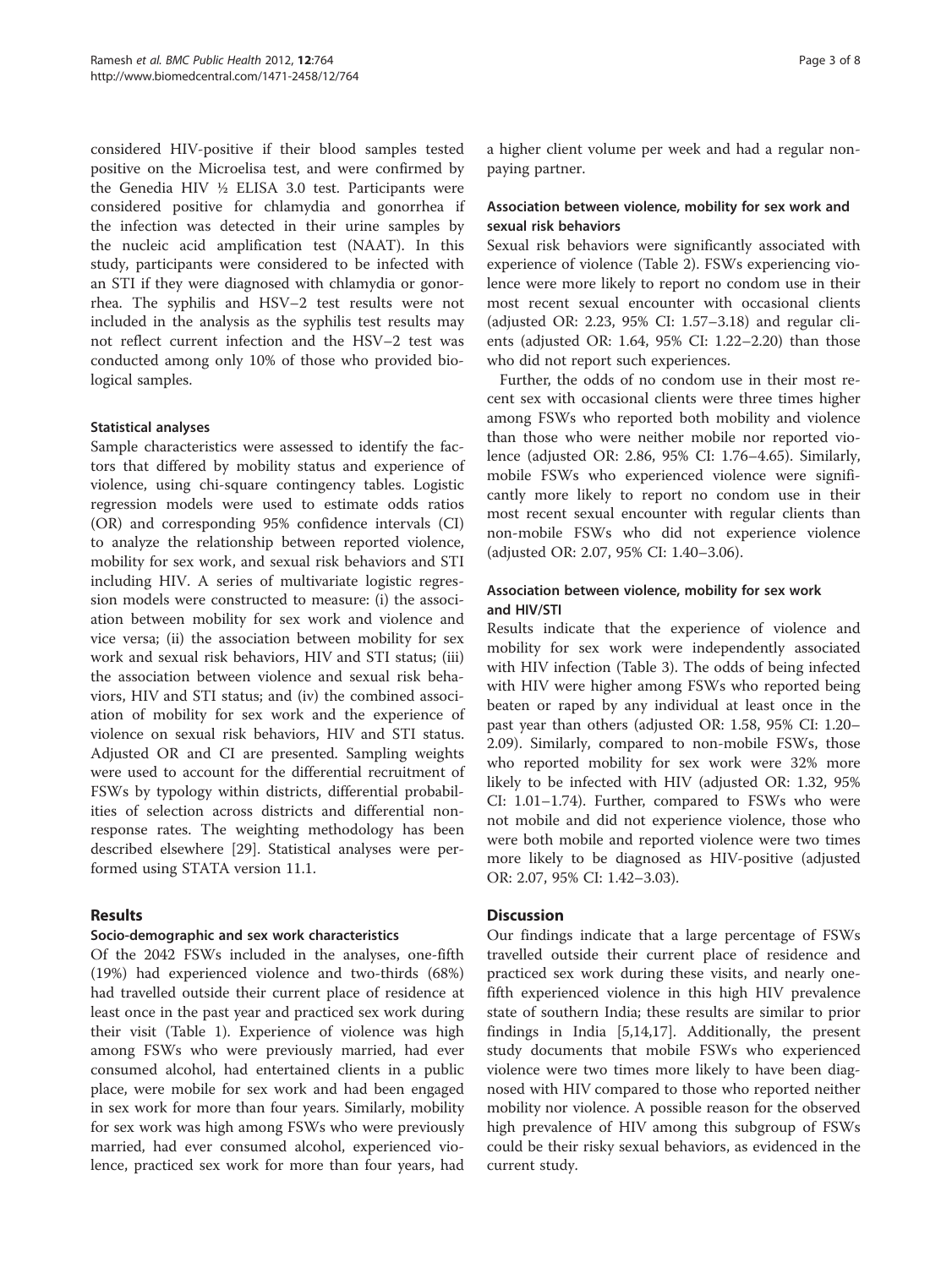| <b>Characteristics</b>                 | Total sample (%)                                      | Experienced violence in the past one year <sup>a</sup> |         |                          | Mobility for sex work in the past one year <sup>b</sup> |         |                |
|----------------------------------------|-------------------------------------------------------|--------------------------------------------------------|---------|--------------------------|---------------------------------------------------------|---------|----------------|
|                                        |                                                       | No (%)                                                 | Yes (%) | p-value                  | No (%)                                                  | Yes (%) | p-value        |
| <b>Total sample</b>                    | 2042                                                  | 1690                                                   | 352     |                          | 714                                                     | 1328    |                |
| Age (in years)                         |                                                       |                                                        |         |                          |                                                         |         |                |
| <30                                    | 45.1                                                  | 81.0                                                   | 19.0    | 0.718                    | 31.1                                                    | 68.9    | 0.344          |
| $30+$                                  | 54.9                                                  | 81.6                                                   | 19.4    |                          | 33.1                                                    | 66.9    |                |
| <b>Marital status</b>                  |                                                       |                                                        |         |                          |                                                         |         |                |
| Currently married                      | 67.0                                                  | 83.2                                                   | 16.8    | 0.006                    | 33.2                                                    | 66.8    | 0.019          |
| Never married                          | 6.7                                                   | 80.7                                                   | 19.3    | 39.0                     |                                                         | 61.0    |                |
| Previously married                     | 26.3                                                  | 76.8                                                   | 23.2    | 28.0                     |                                                         | 72.0    |                |
| Literacy                               |                                                       |                                                        |         |                          |                                                         |         |                |
| Illiterate                             | 60.2                                                  | 82.3                                                   | 17.7    | 0.177                    | 33.7                                                    | 66.3    | 0.068          |
| Literate                               | 39.8                                                  | 79.9                                                   | 20.1    |                          | 29.9                                                    | 70.1    |                |
| <b>Alcohol consumption</b>             |                                                       |                                                        |         |                          |                                                         |         |                |
| Never                                  | 30.2                                                  | 90.0                                                   | 10.0    | < 0.001                  | 53.3                                                    | 46.7    | < 0.001        |
| Ever                                   | 69.8                                                  | 78.0                                                   | 22.0    |                          | 22.9                                                    | 77.1    |                |
|                                        | Experienced violence in the past one year a           |                                                        |         |                          |                                                         |         |                |
| No                                     | 81.3                                                  | $\overline{\phantom{a}}$                               | ÷,      | $\overline{\phantom{a}}$ | 35.6                                                    | 64.4    | < 0.001        |
| Yes                                    | 18.7                                                  |                                                        |         |                          | 17.6                                                    | 82.5    |                |
|                                        | Mobility for sex work in the past one year $^{\circ}$ |                                                        |         |                          |                                                         |         |                |
| No                                     | 32.2                                                  | 89.8                                                   | 10.2    | < 0.001                  | i.                                                      | i,      | $\overline{a}$ |
| Yes                                    | 67.8                                                  | 77.3                                                   | 22.7    |                          |                                                         |         |                |
| <b>Duration of sex work</b> (in years) |                                                       |                                                        |         |                          |                                                         |         |                |
| $<\,5$                                 | 45.7                                                  | 84.2                                                   | 15.8    | 0.003                    | 35.2                                                    | 64.8    | 0.01           |
| $5+$                                   | 54.3                                                  | 79.0                                                   | 21.0    |                          | 29.7                                                    | 70.3    |                |
| Have a regular non-paying partner      |                                                       |                                                        |         |                          |                                                         |         |                |
| No                                     | 24.9                                                  | 80.5                                                   | 19.5    | 0.580                    | 41.4                                                    | 58.6    | < 0.001        |
| Yes                                    | 75.1                                                  | 81.6                                                   | 18.4    |                          | 29.2                                                    | 70.8    |                |
|                                        | Primary place for entertaining clients <sup>c</sup>   |                                                        |         |                          |                                                         |         |                |
| Home-based                             | 51.8                                                  | 84.3                                                   | 15.7    | < 0.001                  | 33.3                                                    | 66.7    | 0.182          |
| Brothel-based                          | 32.2                                                  | 81.0                                                   | 19.0    |                          | 29.5                                                    | 70.5    |                |
| Public place                           | 16.0                                                  | 72.6                                                   | 27.4    |                          | 34.2                                                    | 65.8    |                |
| Client volume per week                 |                                                       |                                                        |         |                          |                                                         |         |                |
| $<$ 10                                 | 48.0                                                  | 82.7                                                   | 17.3    | 0.121                    | 40.8                                                    | 59.2    | < 0.001        |
| $10+$                                  | 52.0                                                  | 80.0                                                   | 20.0    |                          | 23.8                                                    | 76.2    |                |

<span id="page-3-0"></span>Table 1 Background characteristics of female sex workers by experience of violence and mobility status in Andhra Pradesh, India

<sup>a</sup> Physically beaten or forced to have sexual intercourse by any individual against their will in past one year.

b Travelled outside their current place of residence and practiced sex work during their visit in past one year.

<sup>c</sup> Home-based includes home and rented room; brothel-based includes brothel, dhaba, bar/night club and lodge; public place includes park, street, cinema hall, bus stand, railway station and vehicle.

Consistent with previous research, our study shows that mobile FSWs were more likely to be infected with HIV than those who were not mobile [\[5,10](#page-6-0)[,30](#page-7-0)]. While mobility for sex work per se may not be directly associated with HIV, as seen in prior research, mobility may increase FSWs' vulnerability to exploitation and abuse as a result of operating in new environments with unknown clients and the lack of community ties for social support [[11\]](#page-6-0). Empirical research suggests that mobility for sex

work among FSWs is common in India and around the world [\[4,5,10,11,23](#page-6-0)[,31\]](#page-7-0), and our study further suggests that some sub-groups of FSWs were more likely to be mobile than others. For example, mobility was higher among FSWs who were currently or previously married or who had a regular non-paying partner than others; reasons for higher mobility among this sub-group could be to work in an environment of anonymity and to keep their sex worker identity separate from their private life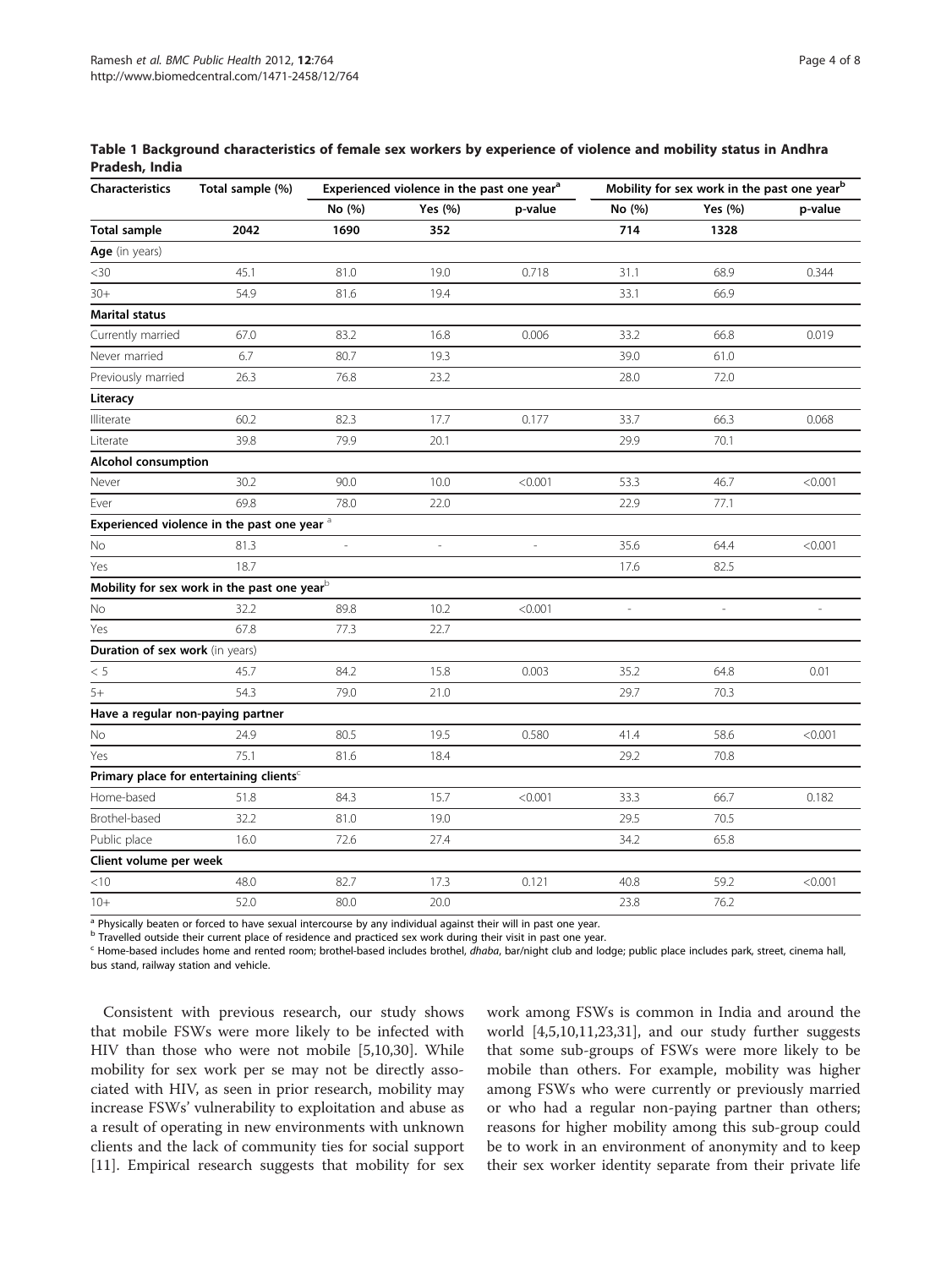|                                                  | No condom use at most recent<br>sex with occasional clients |                                     |                                     | No condom use at most recent<br>sex with regular clients |                                     |                                     |  |
|--------------------------------------------------|-------------------------------------------------------------|-------------------------------------|-------------------------------------|----------------------------------------------------------|-------------------------------------|-------------------------------------|--|
|                                                  | % (N)                                                       | adjusted OR <sup>a</sup><br>(95%CI) | adjusted OR <sup>b</sup><br>(95%CI) | % (N)                                                    | adjusted OR <sup>a</sup><br>(95%CI) | adjusted OR <sup>b</sup><br>(95%CI) |  |
| Experience of violence <sup>c</sup>              |                                                             |                                     |                                     |                                                          |                                     |                                     |  |
| <b>No</b>                                        | 7.4 (1635)                                                  | Referent                            |                                     | 14.8 (1643)                                              | Referent                            |                                     |  |
| Yes                                              | 16.0(345)                                                   | 2.23 (1.57, 3.18)***                | ٠                                   | 22.1 (345)                                               | 1.64 (1.22, 2.20)*                  | $\overline{\phantom{a}}$            |  |
| Mobility for sex work <sup>d</sup>               |                                                             |                                     |                                     |                                                          |                                     |                                     |  |
| No.                                              | 6.8(677)                                                    | Referent                            |                                     | 13.2 (687)                                               | Referent                            |                                     |  |
| Yes                                              | 10.0 (1303)                                                 | 1.29 (0.88, 1.91)                   | ٠                                   | 17.5 (1301)                                              | 1.26 (0.94, 1.69)                   | $\overline{\phantom{a}}$            |  |
| Experience of violence and mobility <sup>e</sup> |                                                             |                                     |                                     |                                                          |                                     |                                     |  |
| No violence and not mobile                       | 6.4(610)                                                    | $\overline{\phantom{a}}$            | Referent                            | 12.8(618)                                                |                                     | Referent                            |  |
| No violence but mobile                           | 7.9 (1025)                                                  | $\overline{\phantom{a}}$            | 1.21 (0.80, 1.87)                   | 15.9 (1025)                                              |                                     | 1.24 (0.90, 1.71)                   |  |
| Violence but not mobile                          | 11.3(68)                                                    | $\overline{\phantom{a}}$            | 1.73 (0.72, 4.12)                   | 17.1 (69)                                                | $\overline{\phantom{a}}$            | 1.52 (0.75, 3.11)                   |  |
| Both violence and mobility                       | 16.9 (277)                                                  | $\overline{\phantom{a}}$            | 2.86 (1.76, 4.65)***                | 23.1(276)                                                | $\overline{\phantom{a}}$            | 2.07 (1.40, 3.06)***                |  |

#### <span id="page-4-0"></span>Table 2 Association between violence, mobility for sex work and sexual risk behaviors among female sex workers in Andhra Pradesh, India

OR: Odds ratio; CI: Confidence interval.

Model adjusted for age, marital status, literacy, alcohol consumption, duration of sex work, primary place of entertaining clients, client volume per week, having

a regular male partner and experience of sexual violence in past year/mobility for sex work in past year.<br><sup>b</sup> Model adjusted for age, marital status, literacy, alcohol consumption, duration of sex work, primary place of en having a regular male partner.

FPhysically beaten or forced to have sexual intercourse by any individual against their will in past one year.

<sup>d</sup> Travelled outside their current place of residence and practiced sex work during their visit in past one year

e No violence and not mobile: was not physically beaten or forced to have sexual intercourse against the will and did not travel and practice sex work during their visit outside their current place of residence in past one year; no violence but mobile: was not physically beaten or forced to have sexual intercourse against their will but travelled and practiced sex work during their visit outside their current place of residence in past one year; violence but not mobile: was physically beaten or forced to have sexual intercourse against the will but did not travel and practice sex work during their visit outside their current place of residence in past one year; both violence and mobility: was physically beaten or forced to have sexual intercourse against the will and travelled and practiced sex work during their visit outside their current place of residence in past one year.

 $*p < 0.05$ ,  $** p < 0.01$ ,  $*** p < 0.001$ .

[[25\]](#page-6-0). Following their relocation to new areas, FSWs face several kinds of vulnerabilities including physical and sexual violence [[11,14\]](#page-6-0), a finding also observed in our study, which indicates that a greater proportion of mobile FSWs were abused as compared to those who were not mobile.

The current research also indicates that one-fifth of FSWs had experienced violence in the past year, and the experience of violence was higher in selected groups; for example, those who were previously married. Further, a higher proportion of FSWs who had experienced violence were infected with HIV than their counterparts; a finding that is consistent with previous research [\[15,16](#page-6-0)]. As described earlier, the underlying reasons for these FSWs' heightened vulnerability to HIV could be multiple, such as the experience of forced sex, which may pose barriers to adopting safe sex behaviours [[32](#page-7-0)]. Indeed, consistent with findings from prior research [[13,14,17\]](#page-6-0), we found that FSWs who experienced violence were less likely to report condom use with clients as compared to those who did not experience violence.

While there is growing recognition of the effect of mobility and violence individually on the health of FSWs, including their vulnerability to HIV [[1-4,7](#page-6-0)[,33,34](#page-7-0)], this study, to our knowledge, is amongst the first to

assess the combined effect of mobility and violence on sexual risk behaviors and STI, including HIV, among FSWs. The prevalence of HIV increased twofold among respondents who reported both mobility for sex work and violence, compared to those who reported neither. Although not statistically significant, a higher proportion of mobile FSWs who experienced violence were infected with STI as compared to those who were neither mobile nor reported violence. This lack of significant association could be because of the low prevalence of STI diagnosed among this group of FSWs. Additionally, infections that occurred as a result of violence may have been treated as there is indiscriminate use of antimicrobials in India due to the easy availability of drugs over-the-counter without a medical prescription [\[35](#page-7-0)].

While this study underlines the strong association between violence, mobility and the prevalence of HIV among FSWs, the results should be interpreted with caution in light of certain limitations. First, the key independent variables considered in this study were based on self-reported responses, and the limitations of selfreported data are widely recognized [\[36](#page-7-0)]. Moreover, violence may have been underreported perhaps due to the stigma attached with reporting of violence or the sex workers' perception of reporting based on only severity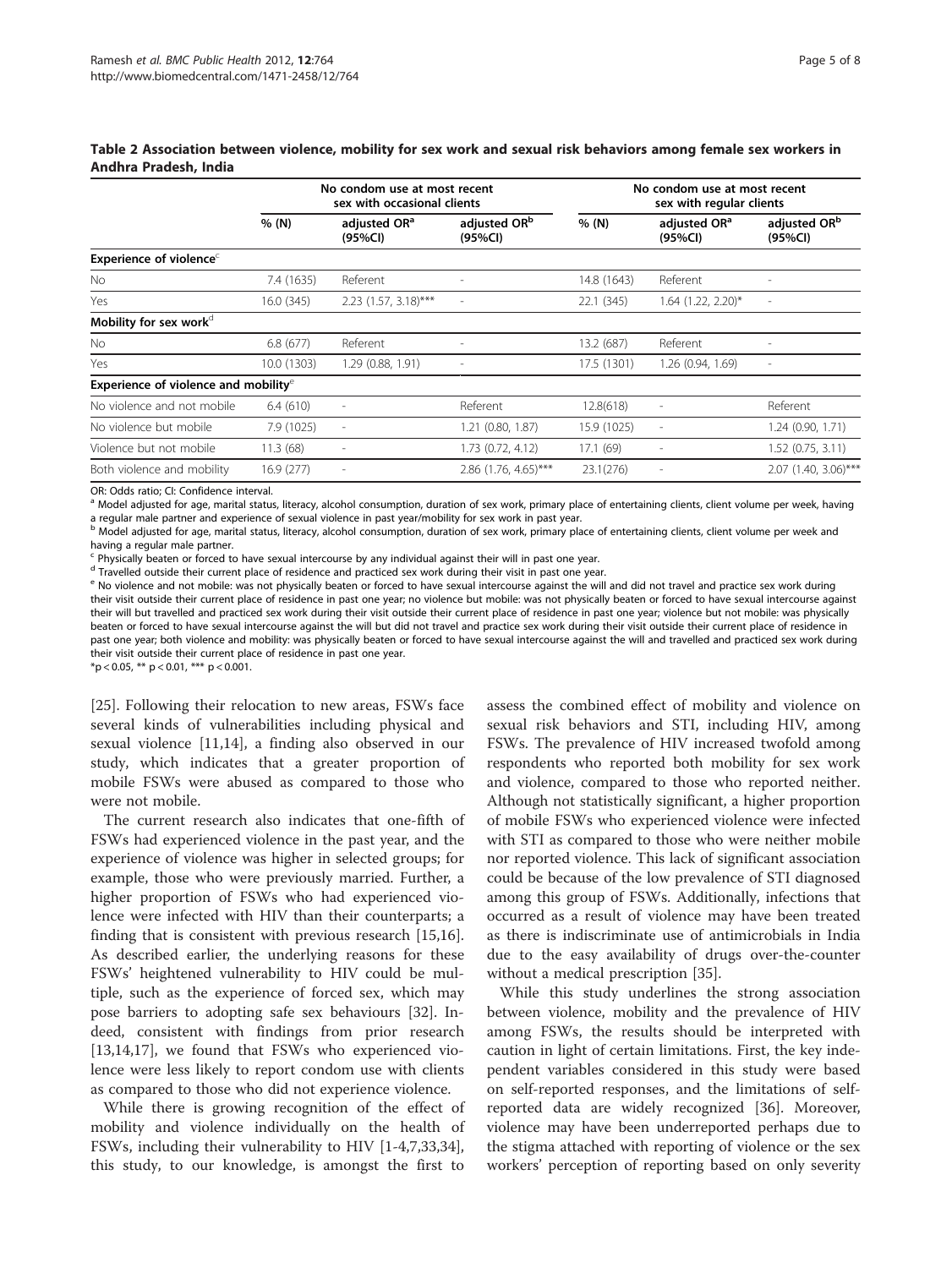|                                                  | Currently infected with STI <sup>a</sup> |                                     |                                     | Infected with HIV |                                     |                                     |
|--------------------------------------------------|------------------------------------------|-------------------------------------|-------------------------------------|-------------------|-------------------------------------|-------------------------------------|
|                                                  | $\%$                                     | adjusted OR <sup>b</sup><br>(95%CI) | adjusted OR <sup>c</sup><br>(95%CI) | $\%$              | adjusted OR <sup>b</sup><br>(95%CI) | adjusted OR <sup>c</sup><br>(95%CI) |
| Experience of violence <sup>d</sup>              |                                          |                                     |                                     |                   |                                     |                                     |
| No $(N = 1690)$                                  | 3.9                                      | Referent                            |                                     | 16.6              | Referent                            |                                     |
| Yes $(N = 352)$                                  | 4.8                                      | 1.31 (0.78,2.29)                    | ٠                                   | 25.6              | 1.58 (1.20, 2.09)**                 | $\overline{\phantom{a}}$            |
| Mobility for sex work <sup>e</sup>               |                                          |                                     |                                     |                   |                                     |                                     |
| No $(N = 714)$                                   | 4.10                                     | Referent                            | $\overline{\phantom{a}}$            | 14.8              | Referent                            | $\overline{\phantom{a}}$            |
| Yes $(N = 1328)$                                 | 4.17                                     | 1.10 (0.66, 1.83)                   | $\overline{\phantom{a}}$            | 20.0              | $1.32$ (1.01, 1.74)*                | $\overline{\phantom{a}}$            |
| Experience of violence and mobility <sup>†</sup> |                                          |                                     |                                     |                   |                                     |                                     |
| No violence and not mobile $(N = 643)$           | 4.0                                      | $\overline{a}$                      | Referent                            | 13.4              | $\overline{\phantom{0}}$            | Referent                            |
| No violence but mobile ( $N = 1047$ )            | 4.3                                      | $\overline{a}$                      | 1.03 (0.60, 1.77)                   | 18.4              | $\overline{\phantom{0}}$            | 1.43 (1.06, 1.94)*                  |
| Violence but not mobile ( $N = 71$ )             | 4.0                                      | ٠                                   | $1.00$ $(0.17, 3.04)$               | 27.6              | $\overline{\phantom{0}}$            | $2.27$ (1.34, 4.16)**               |
| Both violence and mobility $(N = 281)$           | 5.1                                      | $\overline{a}$                      | 1.45 (0.72, 2.92)                   | 25.2              | $\overline{\phantom{0}}$            | 2.07 (1.42, 3.03)***                |

<span id="page-5-0"></span>Table 3 Association between violence, mobility for sex work and HIV/STI among female sex workers in Andhra Pradesh, India

OR: Odds ratio; CI: Confidence interval.

<sup>1</sup> STI includes: chlamydia and/or gonorrhea

<sup>b</sup> Model adjusted for age, marital status, literacy, alcohol consumption, duration of sex work, primary place of entertaining clients, client volume per week, having a regular male partner and experience of sexual violence in past year/mobility for sex work in past year.

<sup>c</sup> Model adjusted for age, marital status, literacy, alcohol consumption, duration of sex work, primary place of entertaining clients, client volume per week and having a regular male partner.

<sup>d</sup> Physically beaten or forced to have sexual intercourse by any individual against their will in past one year.

e Travelled outside their current place of residence and practiced sex work during their visit in past one year.

<sup>f</sup> No violence and not mobile: was not physically beaten or forced to have sexual intercourse against the will and did not travel and practice sex work during their visit outside their current place of residence in past one year; no violence but mobile: was not physically beaten or forced to have sexual intercourse against their will but travelled and practiced sex work during their visit outside their current place of residence in past one year; violence but not mobile: was physically beaten or forced to have sexual intercourse against the will but did not travel and practice sex work during their visit outside their current place of residence in past one year; both violence and mobility: was physically beaten or forced to have sexual intercourse against the will and travelled and practiced sex work during their visit outside their current place of residence in past one year.

 $*p < 0.05$ ,  $** p < 0.01$ ,  $*** p < 0.001$ .

of violence [[36\]](#page-7-0). However, the use of trained and experienced research staff while conducting the IBBA may have increased respondents' comfort level at the time of interview and reduced underreporting. Second, in the multivariate analyses we have only accounted for factors that were measured in the survey; therefore, the associations of key independent and dependent measures could have been affected by omission variable bias. Third, while our study analyzes recent mobility status and experience of violence, the HIV seropositivity data reflect only prevalence. Therefore we cannot determine whether there is any temporal relationship between violence, mobility and HIV infection. However, this study is based on the assumption that FSWs who reported experience of violence and mobility in the recent past may have also experienced similar vulnerabilities since their entry into the sex work. Finally, the findings of this study cannot be generalized to all FSWs across India as sex work in India is complex in nature and characterized by interand intra-regional differences. For example, in the north Indian states, the sex work industry is relatively visible, and is largely brothel-based, whereas in the southern states a significant proportion of sex work is homebased or street-based [[37-39](#page-7-0)]. However, the study results can be generalized to other geographical areas with

similar sex work settings, volume of mobility and HIV prevalence. Nonetheless, these limitations do not compromise the internal validity of the data: our findings are consistent with the results of previous studies that have assessed the association between violence, mobility and sexual risk behaviors/HIV and advance the knowledge on the inter-linkages between these risk factors and sexual risk behaviors/HIV. However, future research could provide critical information on several key issues that would have implications for HIV programming. For example, studies that include temporal data could provide insights on the causal relation between mobility and violence; that is, whether mobility among FSWs leads to the experience of violence or vice versa, so that programmatically FSWs most vulnerable could be addressed through appropriate structural interventions. Additionally, studies could explore the extent to which FSWs' degree of mobility (less mobile versus more mobile) and exposure to violence are associated with sexual risk taking behaviour and HIV.

Our finding that mobile FSWs who have experienced violence are particularly vulnerable to HIV has significant implications for the design of HIV prevention programs. To reach FSWs with different vulnerabilities, interventions would need to implement strategies that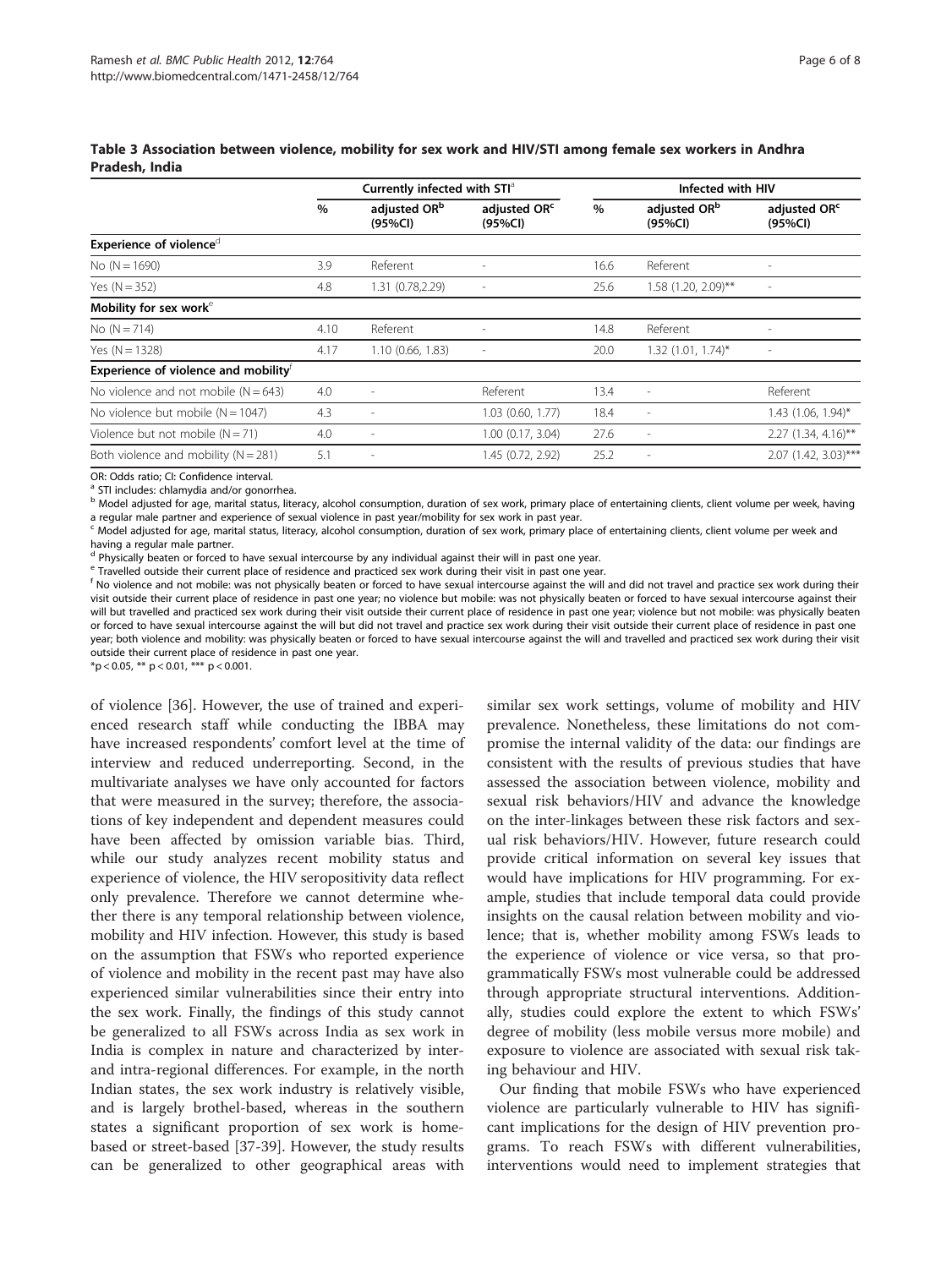<span id="page-6-0"></span>recognize and address both issues of violence and mobility among FSWs. Moreover, intervention programs need to recognize that as mobile FSWs have recently moved to new places for sex work, they may be poorly informed about HIV prevention support and service programs in the new area, and additional efforts would be required to connect them to suitable local services, such as the availability of crisis response systems that provide appropriate information and timely services to address violence.

# Conclusions

In the context of the study finding that mobile FSWs who also experience violence are at greater risk of acquiring HIV than others, special efforts are needed to address the vulnerabilities of this subgroup of sex workers. Ongoing and future programs need to explore the ways in which they can improve accessibility to support structures and services for sex workers on the move. Additionally, the ongoing efforts of community mobilization [[40,41\]](#page-7-0) need to be expanded to create an enabling environment and safe spaces for FSWs from perpetrators of violence. Further, it would be important to identify all FSWs who move to different places for sex work and orient them to prevention and crisis response services in the new location, which would help augment existing efforts to reduce the spread of HIV in India and elsewhere.

#### Competing interests

The author(s) declare that they have no competing interests.

#### Authors' contributions

SR led conceptualization, conducted all analyses, and wrote the manuscript. DG assisted with writing and editing of the paper. BM and RMM assisted with the analyses. NS assisted with conceptualization of analytic approach and interpretation of study findings. All authors have read and approved this final submitted manuscript.

#### Acknowledgements

This study was funded by a grant to the Population Council form the Bill & Melinda Gates Foundation through Avahan, the India AIDS Initiative. The views expressed herein are those of the authors and do not necessarily reflect the official policy or position of the Bill & Melinda Gates Foundation and Avahan. The authors would like to thank Prof. Shiva S. Halli for constructive comments on an earlier version of the manuscript.

#### Received: 24 April 2012 Accepted: 29 August 2012 Published: 11 September 2012

#### References

- Fonck K, Leye E, Kidula N, Ndinya-Achola J, Temmerman M: Increased risk of HIV in women experiencing physical partner violence in Nairobi, Kenya. AIDS Behav 2005, 9(3):335–339.
- 2. Jewkes RK, Dunkle K, Nduna M, Shai N: Intimate partner violence, relationship power inequity, and incidence of HIV infection in young women in South Africa: a cohort study. Lancet 2010, 376(9734):41–48.
- 3. Camlin CS, Hosegood V, Newell ML, McGrath N, Barnighausen T, Snow RC: Gender, migration and HIV in rural KwaZulu-Natal. South Africa. PLoS One 2010, 5(7):e11539.
- Verma RK, Saggurti N, Singh AK, Swain SN: Alcohol and sexual risk behavior among migrant female sex workers and male workers in districts with high in-migration from four high HIV prevalence states in India. AIDS Behav 2010, 14(Suppl 1):S31–S39.
- 5. Population Council: Patterns of Migration/Mobility and HIV Risk among Female Sex Workers: Andhra Pradesh. New Delhi: Population Council; 2008.
- 6. Parker RG, Easton D, Klein CH: Structural barriers and facilitators in HIV prevention: a review of international research. AIDS 2000, 14(Suppl 1):S22–S32.
- 7. Dunkle KL, Jewkes RK, Brown HC, Gray GE, McIntryre JA, Harlow SD: Gender-based violence, relationship power, and risk of HIV infection in women attending antenatal clinics in South Africa. Lancet 2004, 363(9419):1415–1421.
- 8. Deane KD, Parkhurst JO, Johnston D: Linking migration, mobility and HIV. Trop Med Int Health 2010, 15(12):1458–1463.
- 9. Bronfman MN, Leyva R, Negroni MJ, Rueda CM: Mobile populations and HIV/AIDS in Central America and Mexico: research for action. AIDS 2002, 16(Suppl 3):S42–S49.
- 10. Wang H, Chen RY, Sharp GB, Brown K, Smith K, Ding G, Jin X, Xu J, Dong R, Wang N: Mobility, risk behavior and HIV/STI rates among female sex workers in Kaiyuan City, Yunnan Province, China. BMC Infect Dis 2010, 10:198–207.
- 11. Van Blerk L: AIDS, mobility and commercial sex in Ethiopia: implications for policy. AIDS Care 2007, 19(1):79–86.
- 12. Panchanadeswaran S, Johnson SC, Sivaram S, Srikrishnan AK, Latkin C, Bentley ME, Solomon S, Go VF, Celentano D: Intimate partner violence is as important as client violence in increasing street-based female sex workers' vulnerability to HIV in India. Int J Drug Policy 2008, 19(2):106–112.
- 13. Choi SY, Chen KL, Jiang ZQ: Client-perpetuated violence and condom failure among female sex workers in southwestern China. Sex Transm Dis 2008, 35(2):141–146.
- 14. Swain SN, Saggurti N, Battala M, Verma RK, Jain AK: Experience of violence and adverse reproductive health outcomes, HIV risks among mobile female sex workers in India. BMC Publ Health 2011, 11:357.
- 15. El-Bassel N, Witte SS, Wada T, Gilbert L, Wallace J: Correlates of partner violence among female street-based sex workers: substance abuse, history of childhood abuse, and HIV risks. AIDS Patient Care STDS 2001, 15(1):41–51.
- 16. Sarkar K, Bal B, Mukherjee R, Chakraborty S, Saha S, Ghosh A, Parsons S: Sex-trafficking, violence, negotiating skill, and HIV infection in brothel-based sex workers of eastern India, adjoining Nepal, Bhutan, and Bangladesh. J Health Popul Nutr 2008, 26(2):223–231.
- 17. Beattie TS, Bhattacharjee P, Ramesh BM, Gurnani V, Anthony J, Isac S, Mohan HL, Ramakrishnan A, Wheeler T, Bradley J, et al: Violence against female sex workers in Karnataka state, south India: impact on health, and reductions in violence following an intervention program. BMC Publ Health 2010, 10:476.
- 18. Decker MR, McCauley HL, Phuengsamran D, Janyam S, Seage GR 3rd, Silverman JG: Violence victimisation, sexual risk and sexually transmitted infection symptoms among female sex workers in Thailand. Sex Transm Infect 2010, 86(3):236–240.
- 19. Hope KR: Population mobility and multi-partner sex in Botswana: implications for the spread of HIV/AIDS. Afr J Reprod Health 2001, 5(3):73–83.
- 20. Yang X, Xia G: Gender, migration, risky sex, and HIV infection in China. Stud Fam Plann 2006, 37(4):241–250.
- 21. Lydie N, Robinson NJ, Ferry B, Akam E, De Loenzien M, Abega S: Mobility, sexual behavior, and HIV infection in an urban population in Cameroon. J Acquir Immune Defic Syndr 2004, 35(1):67–74.
- 22. Ford K, Chamrathrithirong A: Sexual partners and condom use of migrant workers in Thailand. AIDS Behav 2007, 11(6):905–914.
- 23. Saggurti N, Jain AK, Sebastian MP, Singh R, Modugu HR, Halli SS, Verma RK: Indicators of mobility, socio-economic vulnerabilities and HIV risk behaviours among mobile female sex workers in India. AIDS Behav 2012, 16(4):952–959.
- 24. Biradavolu MR, Burris S, George A, Jena A, Blankenship KM: Can sex workers regulate police? Learning from an HIV prevention project for sex workers in southern India. Soc Sci Med 2009, 68(8):1541–1547.
- 25. Halli SS, Buzdugan R, Moses S, Blanchard J, Jain A, Verma R, Saggurti N: High-risk sex among mobile female sex workers in the context of jatras (religious festivals) in Karnataka, India. Int J STD AIDS 2010, 21(11):746–751.
- 26. Webber G: The impact of migration on HIV prevention for women: constructing a conceptual framework. Health Care Women Int 2007, 28(8):712–730.